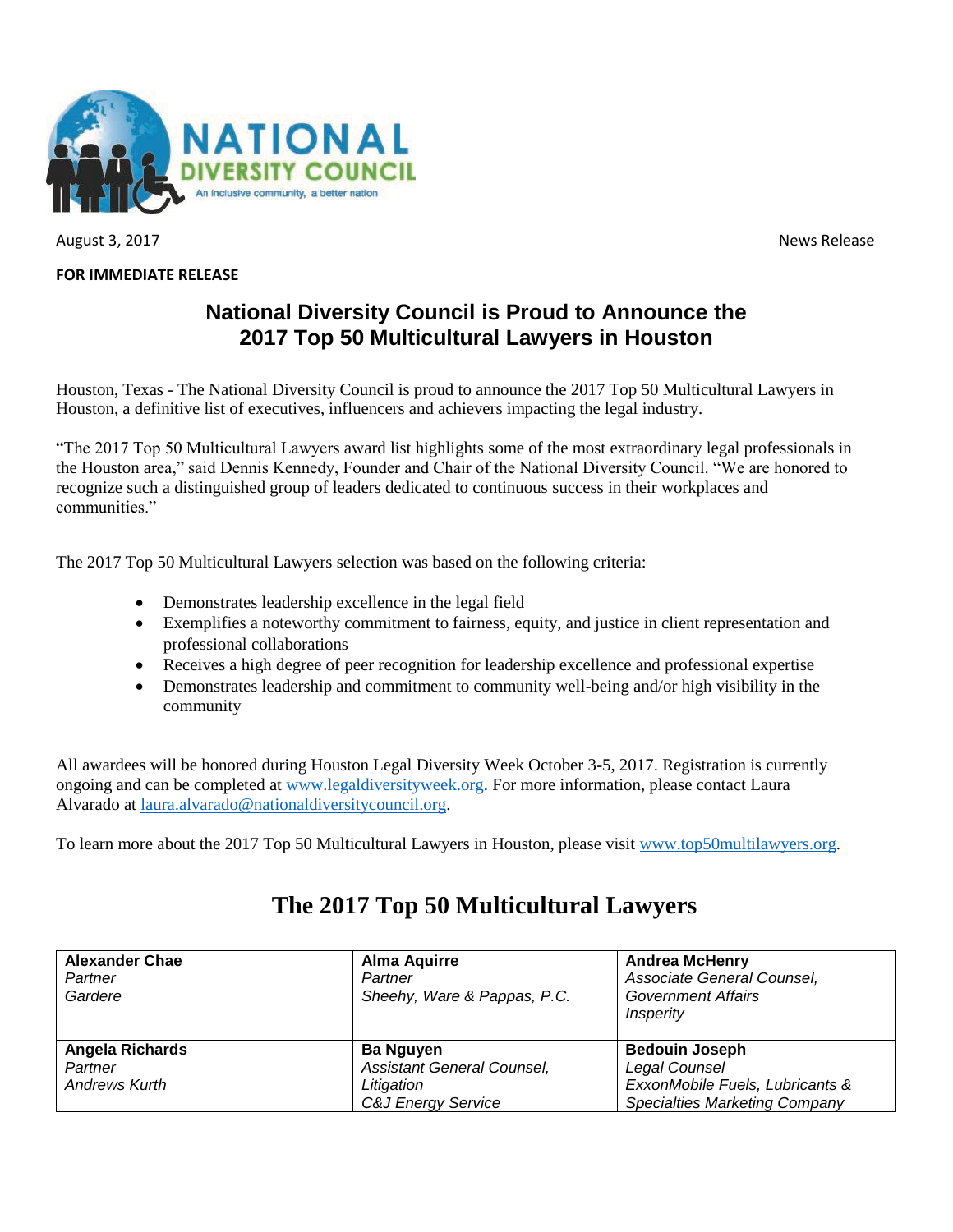| <b>Bonita L. Hatchett</b>        | <b>Brad Y. Chin</b>                    | <b>Byron Cherry</b>                    |
|----------------------------------|----------------------------------------|----------------------------------------|
| Partner                          | Partner                                | Senior Legal Counsel                   |
| Strasburger                      | <b>Beacewell LLP</b>                   | <b>HP</b>                              |
|                                  |                                        |                                        |
| Carlos A. Solé                   | <b>Carlos R. Rainer</b>                | <b>Carolyn Benton Aiman</b>            |
| Partner                          | Partner                                | VP, Legal SIEP & Managing Counsel      |
| <b>Baker Botts</b>               | <b>Norton Rose Fulbright</b>           | Major                                  |
|                                  |                                        | <b>Shell</b>                           |
|                                  |                                        |                                        |
| <b>Chevazz G. Brown</b>          | <b>Daria Russell</b>                   | <b>Dianna Renea Jones</b>              |
| Partner                          | VP, Senior Counsel & Assistant         | Regional Compliance Counsel-           |
| Jackson Walker                   | Secretary                              | Western Hemisphere                     |
|                                  | Mattress Firm, Inc.                    | <b>Wood Group</b>                      |
|                                  |                                        |                                        |
| Divya Chandru                    | <b>Edward Fernandes</b>                | <b>Ephraim del Pozo</b>                |
| Director & Associate Counsel     | Partner                                | Partner                                |
| <b>Houston Methodist</b>         | <b>Hunton &amp; Williams</b>           | Porter Hedges LLP                      |
|                                  |                                        |                                        |
| <b>Gary Ilagan</b>               | <b>George Reff</b>                     | <b>Gillian Hobson</b>                  |
| Partner                          | Senior Advisor, Advice & Counsel       | Partner                                |
| Munsch Hardt                     | <b>Services</b>                        | Vinson & Elkins                        |
|                                  | <b>Memorial Hermann Health Systems</b> |                                        |
|                                  |                                        |                                        |
| <b>Henry Flores</b>              | <b>Hoang Quan Vu</b>                   | <b>Huan Le</b>                         |
| Partner                          | Partner                                | <b>Attorney &amp; Business Advisor</b> |
| Haynes Boone                     | Gardere                                | <b>DiCentral Corporation</b>           |
|                                  |                                        |                                        |
| <b>James Phillips</b>            | <b>James Douglas</b>                   | Joseph Alan Callier                    |
| Partner                          | Interim Dean & Distinguished           | Partner                                |
| <b>BakerHostetler</b>            | Professor of Law                       | Callier & Garza LLP                    |
|                                  | <b>Texas Southern University</b>       |                                        |
|                                  |                                        |                                        |
| Joyce Kao Soliman                | Juan Vasquez, Jr.                      | <b>Karen Miniex</b>                    |
| Partner                          | Partner                                | Vice President & General Counsel       |
| Porter Hedges LLP                | Chamberlain Hrdlicka                   | <b>Houston Housing Authority</b>       |
|                                  |                                        |                                        |
| <b>Leonard Baynes</b>            | <b>Matthew Coward</b>                  | Naana Jefferson                        |
| Dean & Professor of Law          | Senior legal Counsel                   | Legal Counsel, REMS America            |
| University of Houston Law Center | Shell                                  | Schlumberger                           |
|                                  |                                        |                                        |
| <b>Neha Parek</b>                | Nichole Dotson-Olajuwon                | <b>Nick Patel</b>                      |
| Director & Senior Legal Counsel  | Partner                                | Partner                                |
| <b>Direct Energy</b>             | Thompson & Knight                      | Conley Roe, P.C.                       |
|                                  |                                        |                                        |
| <b>Philip Lau</b>                | <b>Phyllis Young</b>                   | <b>Raymond Millien</b>                 |
| Partner                          | Partner                                | Attorney, Global Law & Policy          |
| Locke Lord                       | <b>Akin Gump</b>                       | GE                                     |
|                                  |                                        |                                        |
| Ricardo Garcia-Moreno            | <b>Roderica Lenette Craven</b>         | <b>Roxell Richards</b>                 |
| Partner                          | <b>Legal Consultant</b>                | <b>Managing Partner</b>                |
| Haynes & Boone LLC               | Vizient, Inc.                          | <b>Roxell Richards Law Firm</b>        |
|                                  |                                        |                                        |
| <b>Samuel Louis</b>              | <b>Tramaine Chargois-Singleton</b>     | <b>Vicki Phipps</b>                    |
| Partner                          | Legal Counsel                          | Partner                                |
| Strasberger                      | Halliburton                            | Littler Mendelson                      |
|                                  |                                        |                                        |